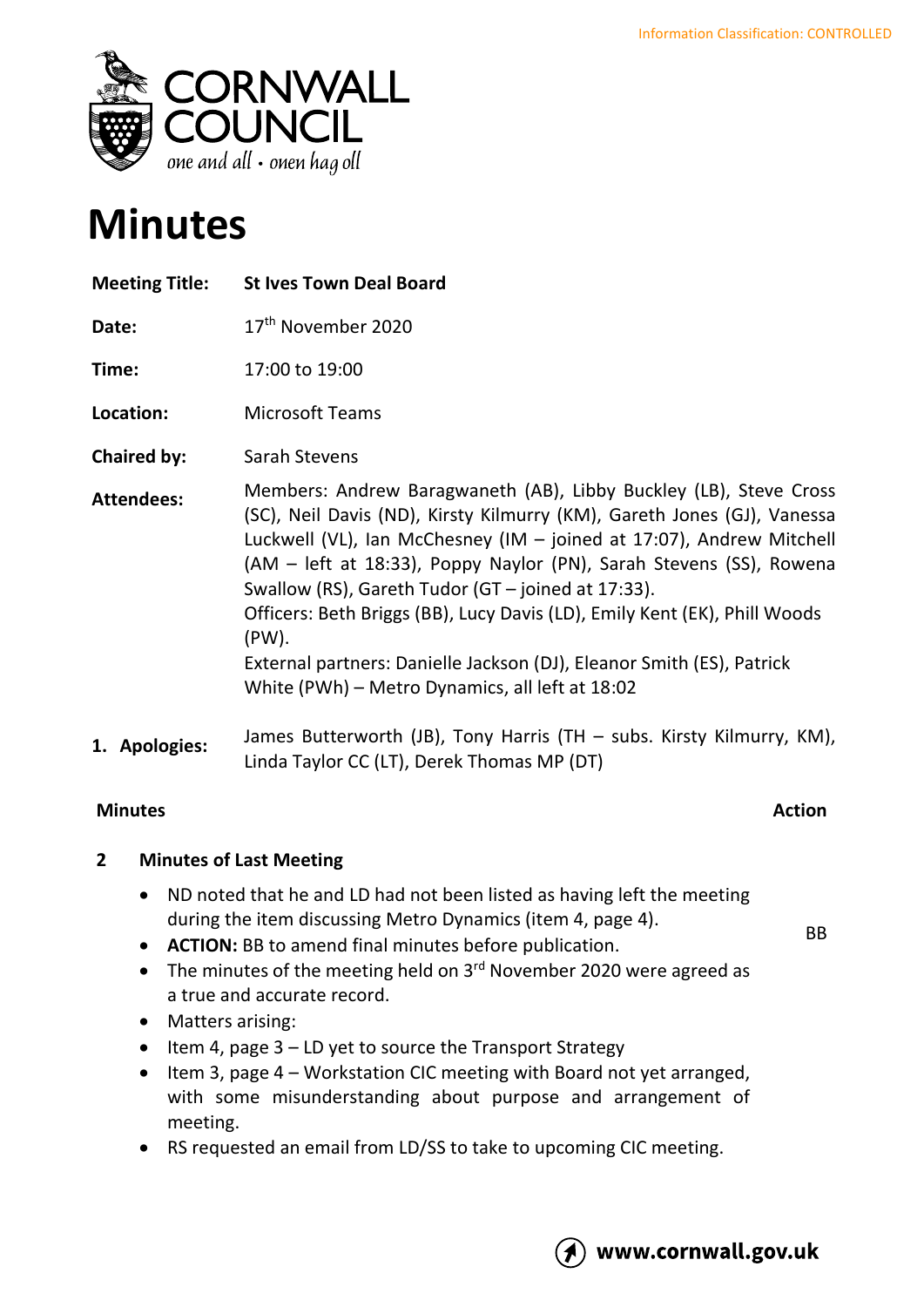• SS stressed urgency of meeting in order to establish fit of the CIC's work within, and/or complementary to, the Town Deal.

#### **3 Declarations of Interest**

• None at this point, it was noted that any declarations would be declared as any specific projects were raised throughout the meeting.

### **4 Draft Outline Town Investment Plan**

- SS welcomed DJ, ES and PWh to the meeting, to talk through the draft TIP.
- DJ and PWh took Members through a presentation, as circulated with the agenda.
- DJ shared her contact details for Board members to feed back to her directly.
- Members were pleased with the way Metro Dynamics had captured the St Ives story and uniqueness of the town.
- The mention of lack of aspiration was raised, with Members noting that aspiration was not the issue, but rather opportunity to foster people's aspirations. DJ noted this would be amended.
- It was noted that mental health may be a related issue and DJ would welcome information from Members to evidence this point.
- PWh advised on the importance of being able to explain the projects both in terms of spatial strategy as well as thematically.
- Members also noted the importance of connection between different parts of the town, and the TIP representing this element of interconnectivity.
- Members also wished the TIP to represent the fact that the shortlisted projects were opening up bigger opportunities for the town, and were supporting the longer-term aspirations of the town.
- PWh thanked Members for their time and feedback and noted that, in the next Board meeting, Metro Dynamics would be presenting in more detail on how the TIP, and projects within it, would hang together.
- DJ, ES and PWh left the meeting at 18:02.

# **5 Delegated Fund**

- PW, EK and VL left the meeting at 18:02.
- LD noted that a concept note from CDC had been circulated with the agenda.
- LD advised that the next meeting with CDC was scheduled for the coming Thursday (19th November) and asked the Board if they wished for her to proceed with this.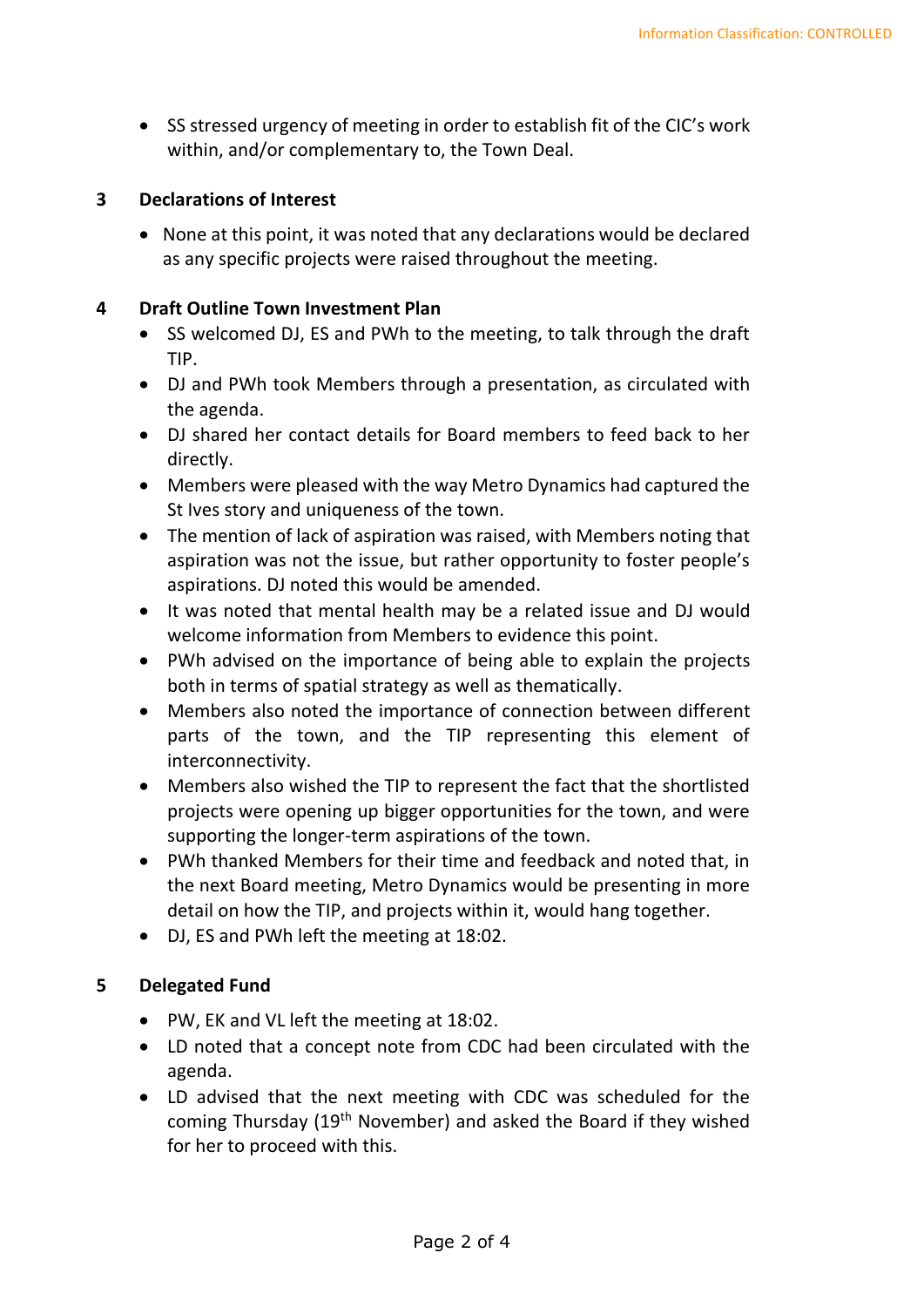- LD noted that the concept note was currently high level and required further detail in terms of the shape the fund would take, level of grant offered and strategic fit with the rest of the TIP.
- SS noted that a representative from Community Led Local Development would be happy to attend the next meeting and share experience. Members felt this would be helpful.
- **ACTION:** SS to invite CLLD rep to delegated fund meeting.
- The maximum level of grant was discussed, with some Members feeling that the fund should encourage 'thinking big' in terms of entrepreneurship.
- ND queried how the Board would manage projects that cost more than expected.
- **ACTION:** LD to seek advice on this.
- LD asked Members to provide or prepare thoughts on this prior to the meeting on the 19<sup>th</sup>. LD
- The possibility of offering grants for apprenticeships/interns was discussed, with Members noting that
- SS noted that Cornwall Museum Partnership had investigated a similar initiative and she would speak with them for advice.
- **ACTION:** SS to speak to CMP contacts.
- Members considered the industries that should be focused on. There was concern about being exclusive. It was important to ensure that these fit within the Towns Fund themes and complimented the projects in the body of the TIP.
- **ACTION:** BB to recirculate the link for the meeting on 19<sup>th</sup> November.

# **6 Projects Update**

- Health and Wellbeing project  $-$  SS noted that there was a meeting arranged for the following day  $(18<sup>th</sup>$  November) at which delivery and outcomes would be considered in detail.
- BID proposal SS noted that scoring was being undertaken on this project.
- **ACTION:** LD to circulate information to the Board once scoring was complete.
- Bay to Bay further information from Cornwall Council was awaited and would be reported at a future meeting.
- Station improvements There was consensus among Members that the passing loop would not be feasible within the Town Deal.
- Acquisition of Town Centre building SS advised that some Members had undertaken a viewing, and felt that a subgroup was required in order to progress. She also felt a surveyor would need to be engaged.
- **ACTION:** LD to circulate building plans and set up subgroup.

LD

SS

SS

BB

LD